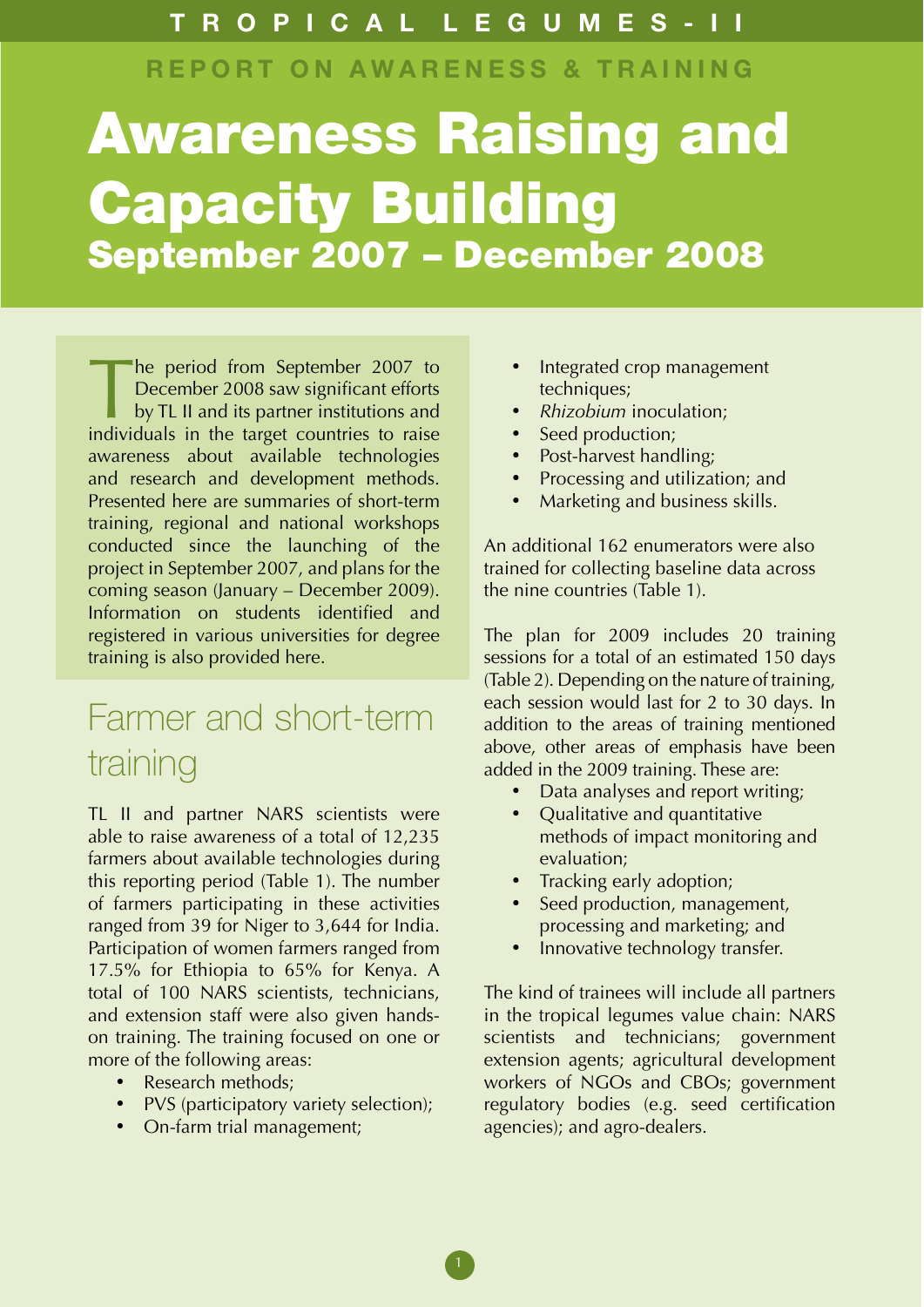

### **Workshops**

CG Centre partners and NARS of participating countries held 31 workshops and meetings during this reporting period. The total number of participants was 931 and the total number of days allotted to these workshops and meetings was 72 (Table 3). These workshops helped, among other things, to introduce the project to a wider audience of the NARS partners, plan the project implementation and clearly define the roles and responsibilities of all partners.

A total of 17 national and regional workshops are planned for 2009, each one lasting one to two days (Table 4); these will take a total of 43 days.

### Degree training

Twenty eight students have been identified and registered in 14 universities in Africa and India under TL II sponsorship (Table 5). Of these, 21 are pursuing studies towards their master's degree and seven for PhD. In addition

to those shown in the table, one PhD student from Zimbabwe (Mr. Godwill Makunde) is registered at the University of Free State in South Africa under Objective 4 (common bean); this is done under TL I – TL II collaboration. Only three of all the students are women. This is a reflection of the paucity of female scientists in the NARS, particularly in Sub-Saharan Africa.

The original number of total students identified was 34 (27 MSc and 7 PhD) but some students have dropped out for better opportunities – scholarships that send for studies in North America, Europe or Australia.

All MSc studies are fully sponsored whereas some of the PhD students are partially sponsored by TL II (helping with costs for their theses).

Three quarters of the students are engaged in plant breeding work for their theses; five of these are using molecular markers. Three are in agricultural economics-related fields, two in seed technology, and one in processing.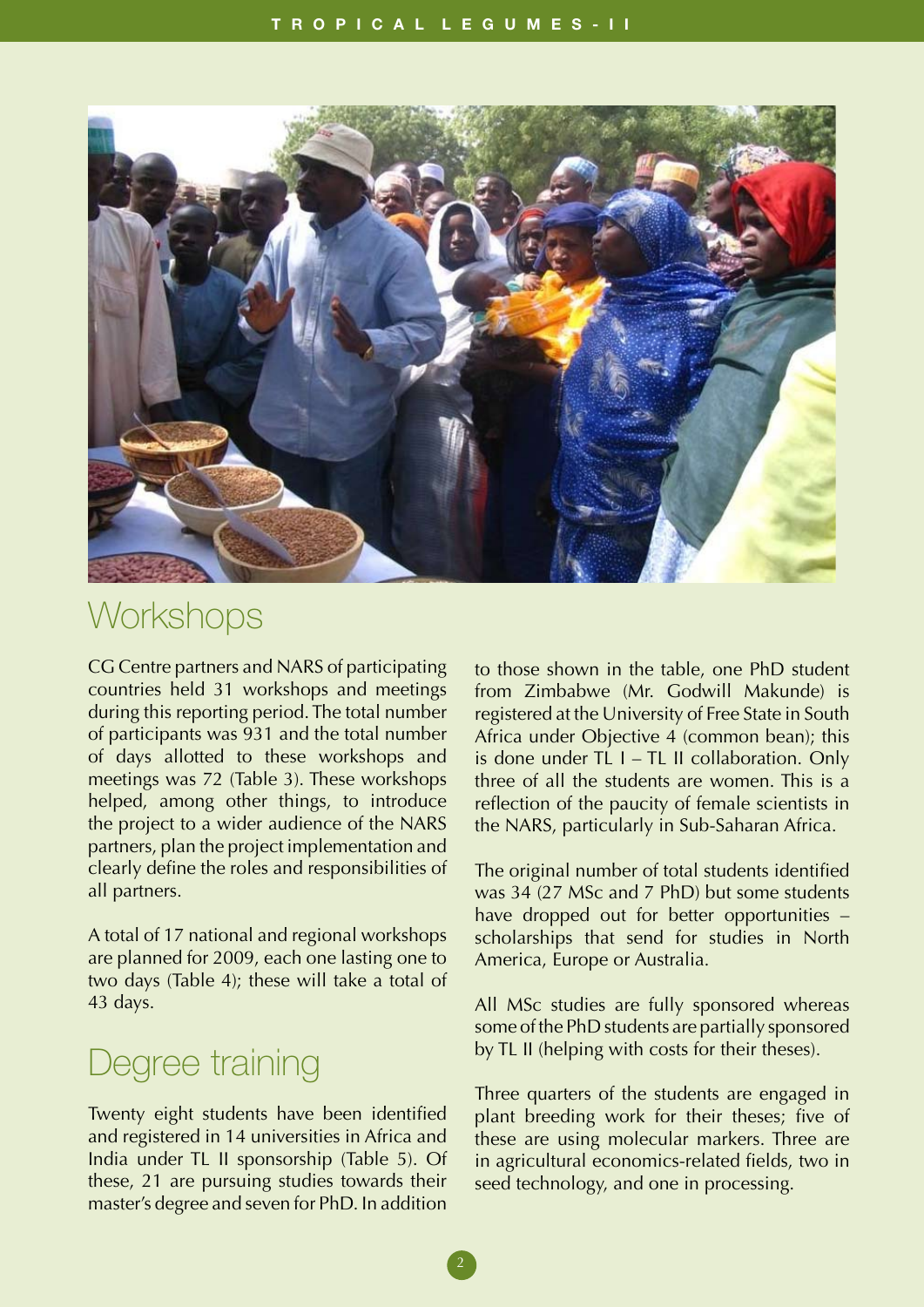| <b>Country</b> | <b>Farmers</b> |            | Scientists, technicians, extension | <b>Enumerators</b> |     |
|----------------|----------------|------------|------------------------------------|--------------------|-----|
|                | <b>Total</b>   | $\%$ Women | Total                              | % Women            |     |
| Mali           | 319            | 52.7       |                                    | 0.0                | 17  |
| Niger          | 63             | 19.0       |                                    | 0.0                | 18  |
| Nigeria        | 2,234          | 27.5       | 5                                  | 40.0               | 12  |
| Ethiopia       | 2,761          | 17.7       | 7                                  | 0.0                | 26  |
| Kenya          | 2,288          | 60.3-65.0  | 46                                 | 22.2-35.4          | 17  |
| Malawi         | 254            | 41.9       | 25                                 | 20.0               | 11  |
| Mozambique     | 571            | 38.0       | $\Omega$                           | 0.0                | 5   |
| Tanzania       | 101            | 54.5       | 9                                  | 33.3               | 30  |
| India          | 3,644          | 10.5-57.8  | 6                                  | 0.0                | 26  |
| Total          | 12,235         |            | 100                                |                    | 162 |

Table 1: Short-term training conducted under TL II (September 2007 - December 2008)

#### Table 2: TL II short-term training plan for 2009

| <b>Topic</b>                                                                                | Participants                                                                        | <b>Tentative date</b> | Venue                                      | <b>Duration</b><br>(days) |
|---------------------------------------------------------------------------------------------|-------------------------------------------------------------------------------------|-----------------------|--------------------------------------------|---------------------------|
| Training Course on Chickpea<br><b>Breeding and Seed Production</b>                          | NARS scientists and<br>technicians                                                  | 6 Jan - 5 Feb         | <b>ICRISAT-</b><br>Patancheru              | 30                        |
| Production of QDS (cowpea)                                                                  | NARS scientists and<br>extension                                                    | 5-10 Jan              | Iringa, Tanzania                           | 6                         |
| PVS and Data Collection on On-<br>farm Trials (Soybean)                                     | Extension, farmers                                                                  | 22-23 Jan             | Lilongwe and<br>other districts,<br>Malawi | $\overline{2}$            |
| PVS and Data Collection on On-<br>farm Trials (Soybean)                                     | Extension, farmers                                                                  | 26-28 Jan             | Dowa and other<br>districts, Malawi        | 3                         |
| TOT on soybean processing and<br>nutrition (HACCP hygiene and<br>sanitation)                | NARS scientists and<br>extension                                                    | 10-13 Feb             | Maseno, western<br>Kenya                   | 3                         |
| Innovative Technology Transfer                                                              | <b>Extension (Government</b><br>$+ NGOs)$                                           | 19-20 February        | Morogoro,<br>Tanzania                      | 2                         |
| Innovative Technology Transfer                                                              | <b>Extension (Government</b><br>$+ NGOs$                                            | 23-25 February        | Arusha, Tanzania                           | 3                         |
| Pigeonpea Seed Production                                                                   | District extension,<br>NGOs, CBOs, Seed<br>Certification Institute,<br>agro-dealers | 23-27 February        | Arusha, Tanzania                           | 5                         |
| Hands-on Breeding<br>Methodology and Crop<br>Management                                     | NARS scientists and<br>technicians                                                  | February              | ICRISAT-Bamako                             | 15                        |
| Seed Delivery Schemes                                                                       | Scientists, extension                                                               | 12-13 March           | Morogoro,<br>Tanzania                      | $\overline{2}$            |
| Cowpea Seed Production<br>Techniques for Extension<br>Workers                               | Scientists, extension,<br>technicians                                               | March                 | Iringa, Tanzania                           | 2                         |
| Regional Training Workshop on<br>Qualitative and Quantitative<br>Methods for Impact M and E | <b>NARS</b> scientists                                                              | March                 | <b>IITA-Cotonou</b>                        | 5                         |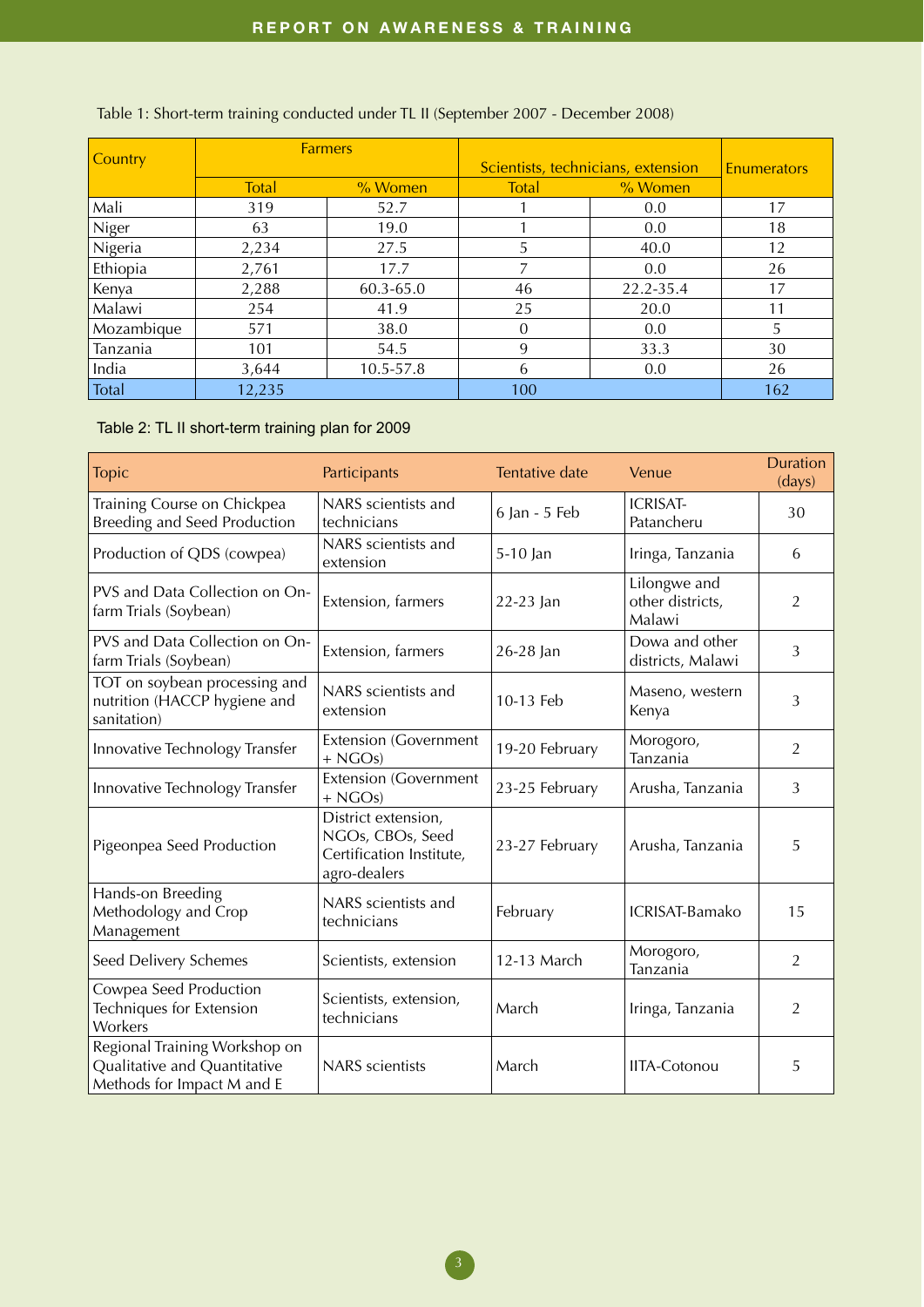#### Table 2: Continued

| <b>Topic</b>                                                                                                                 | Participants                                                                                             | Tentative date | Venue                   | <b>Duration</b><br>(days) |
|------------------------------------------------------------------------------------------------------------------------------|----------------------------------------------------------------------------------------------------------|----------------|-------------------------|---------------------------|
| Principles of Groundnut<br>and Pigeonpea Seed<br>Production                                                                  | Extension and technicians                                                                                | March-April    | <b>ICRISAT-Chitedze</b> | $\overline{2}$            |
| Principles of Chickpea<br>Seed Production and<br>Management Strategies,<br><b>Field Data Collection</b><br>and Seed Cleaning | Extension, farmers                                                                                       | March-April    | Lake Zone, Tanzania     | 9                         |
| Hands-on Training in<br>Groundnut Breeding,<br>ICM and Seed<br>Production                                                    | <b>NARS</b> scientists                                                                                   | March/April    | ICRISAT-Patancheru      | 30                        |
| Grain Legumes Seed<br>Production, Processing<br>and Marketing                                                                | Companies, district extension<br>officers, NGOs, CBOs, seed<br>certification institute, agro-<br>dealers | 9-10 April     | Morogoro, Tanzania      | 2                         |
| TOT on Soybean<br>Processing and Nutrition<br>(HACCP Hygiene and<br>Sanitation)                                              | NARS scientists and extension                                                                            | 21-23 April    | Busia, western<br>Kenya | 3                         |
| Training Workshop on<br>Tracking Early Adoption                                                                              | <b>NARS</b> scientists                                                                                   | April          | ICRISAT-Patancheru      | 5                         |
| TOT on Soybean<br>Processing and Nutrition<br>(HACCP Hygiene and<br>Sanitation)                                              | NARS scientists and extension                                                                            | 21-23 April    | Busia, western<br>Kenya | 3                         |
| Training Workshop on<br>Tracking Early Adoption                                                                              | <b>NARS</b> scientists                                                                                   | April          | ICRISAT-Patancheru      | 5                         |
| Seed Management and<br>Storage (for Farmers and<br>Farmer Groups)                                                            | Scientists, extension, technicians                                                                       | May            | Iringa, Tanzania        | 4                         |
| Cowpea Seed Marketing<br>for Farmers and Farmer<br>Groups                                                                    | Scientists, extension, technicians                                                                       | June           | Iringa, Tanzania        | 4                         |
| Training Workshop on<br>Data Analysis and Report<br>Writing (Common Bean)                                                    | NARS scientists (Ethiopia and<br>Kenya)                                                                  | June           | KARI-Machakos           | 5                         |

 $\left(4\right)$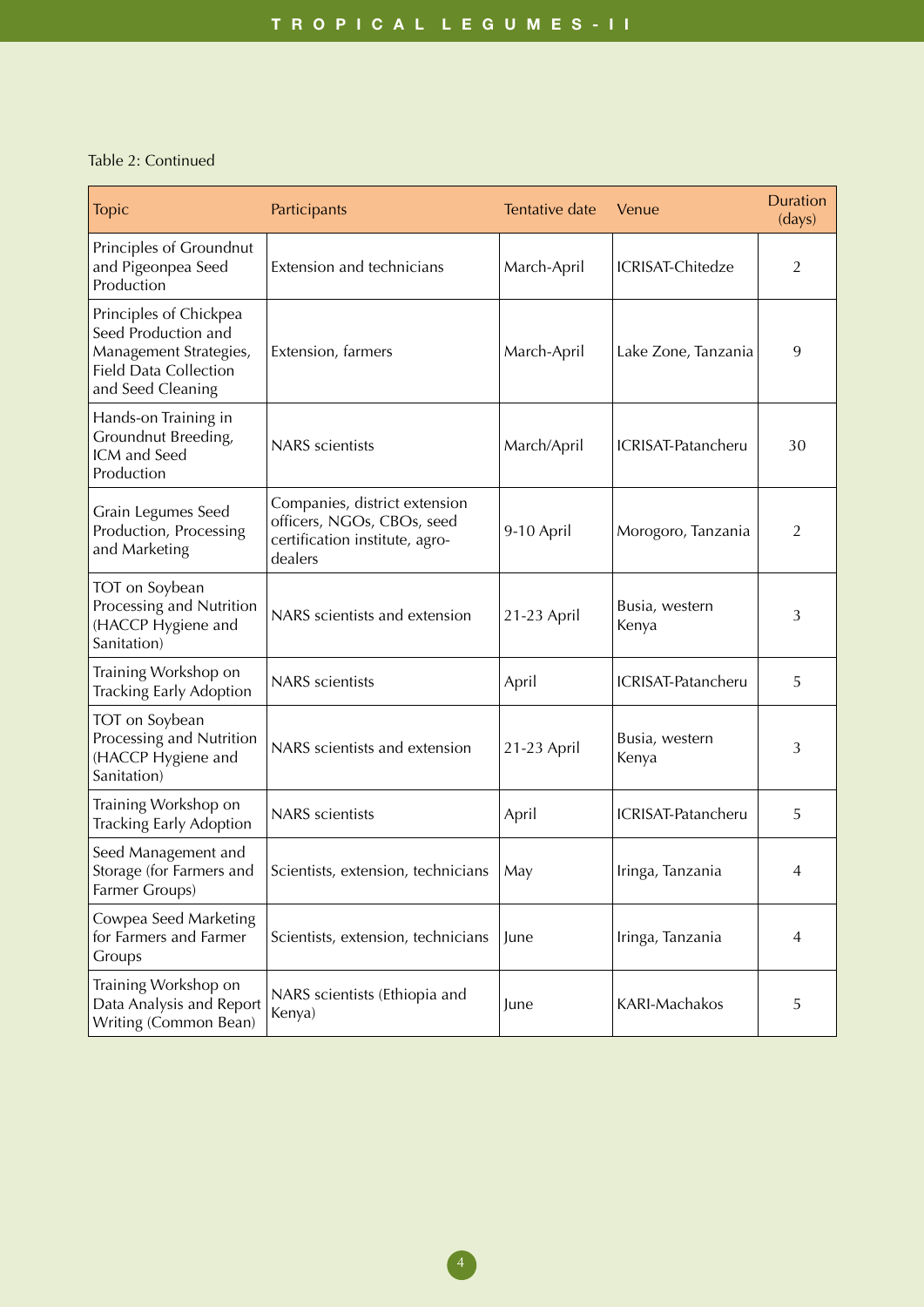| <b>Topic</b>                                                                                             | No. of<br>participants | <b>Date</b>           | Venue                  |
|----------------------------------------------------------------------------------------------------------|------------------------|-----------------------|------------------------|
| In-country Stakeholders Workshop (Groundnut)                                                             | 102                    | 6-8 Sept 2007         | ICRISAT-Patancheru     |
| Chickpea Work Plan Meeting                                                                               | 5                      | 6-8 Sept 2007         | ICRISAT-Patancheru     |
| Bean Seed Systems Inception and Planning<br>Meeting                                                      | 33                     | 8-19 Sept 2007        | Machakos, Kenya        |
| Project Implementation Meeting                                                                           | 9                      | 19 Dec. 2007          | IITA-Nampula           |
| Project Launch (Bean & Chickpea) Planning<br>Workshop                                                    | 75                     | 14-15 January<br>2008 | Adama, Ethiopia        |
| Planning Workshop for Partners from Central<br>and South Rift Valley, Nyanza and Western<br><b>Kenya</b> | 14                     | 17-18 January<br>2008 | Machakos, Kenya        |
| Groundnut Planning Workshop (WCA)                                                                        | 11                     | 22-Feb-08             | ICRISAT-Bamako         |
| Groundnut Planning Workshop (WCA)                                                                        | 10                     | 13 March 2008         | Niamey, Niger          |
| Review and Planning Workshop for the Central<br>Rift Valley of Ethiopia                                  | 30                     | 14 August 2008        | Adama, Ethiopia        |
| Pigeonpea, Groundnut, and Chickpea Review<br>and Planning Meet (ESA)                                     | 20                     | 4-5 Sept 2008         | Dar es Salaam          |
| Rhizobium Inoculums Workshop                                                                             | 24                     | 17-21 March<br>2008   | Arusha, Tanzania       |
| Bean Seed Systems Regional Planning<br>Workshop, Central Rift Valley                                     | 34                     | 25 March 2008         | Adama, Ethiopia        |
| Bean Seed Systems Regional Planning<br>Workshop, Southern Ethiopia                                       | 44                     | 27 March 2008         | SARI-Hawassa           |
| Bean Seed Systems Planning Workshop,<br>Northeastern Ethiopia                                            | 18                     | 29 March 2008         | Debre Berhan, Ethiopia |
| Groundnut Planning Workshop (WCA)                                                                        | 14                     | 7-9 April 2008        | Samaru, Nigeria        |
| Bean Seed Systems Planning Workshop, West<br>Hararge                                                     | 18                     | 14 April 2008         | Chiro, Ethiopia        |
| Bean Seed Systems Planning Workshop, East<br>Hararge                                                     | 18                     | 18 April 2008         | Dire Dawa, Ethiopia    |
| Seed Systems Team Meeting                                                                                | 17                     | 22-23 May 2008        | Nairobi, Kenya         |

#### Table 3: Workshops conducted under TL II, September 2007 to December 2008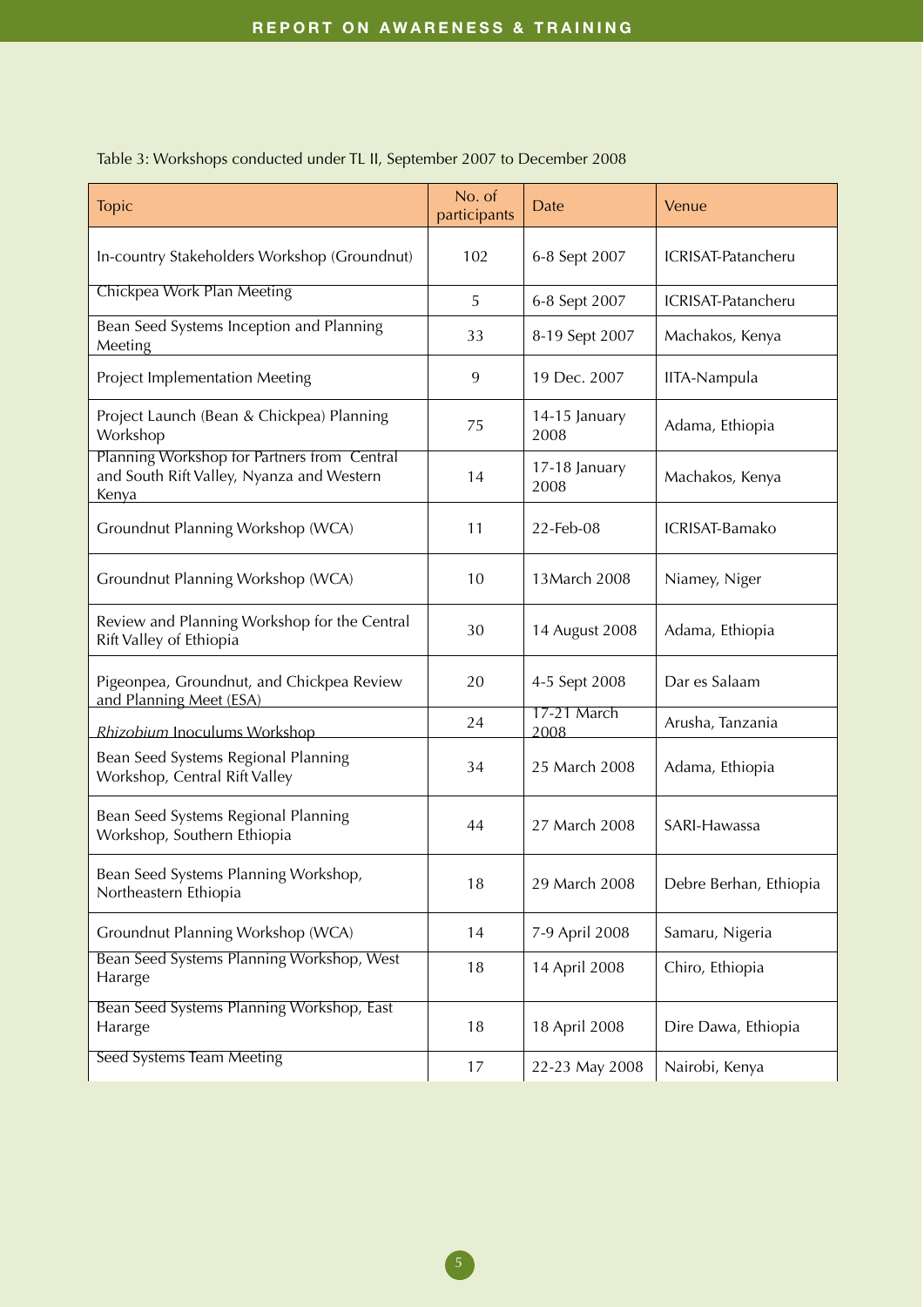#### *Table 3: Continued*

| <b>Topic</b>                                                                            | No. of<br>participants | Date                   | Venue                     |
|-----------------------------------------------------------------------------------------|------------------------|------------------------|---------------------------|
| Chickpea Planning Workshop                                                              | 34                     | 16-18 June 2008        | EIAR-Debre Zeit           |
| Chickpea Review & Planning Meeting (SA)                                                 | 6                      | 17-18 July 2008        | ICRISAT-Patancheru        |
| TL II sub-regional annual review meeting for<br>cowpea & soybean                        | 14                     | 20-22 August<br>2008   | <b>IITA-Chitedze</b>      |
| Project Launch Meeting (Objectives 1, 2 & 8;<br>WCA)                                    | 47                     | 5-6 Sept 2007          | Bamako, Mali              |
| Project Launch Meeting (Objectives 1, 2 & 8;<br>WCA)                                    | 37                     | 30-31 Aug 2007         | <b>ICRISAT-Niamey</b>     |
| Project Launch Meeting (Objectives 1, 2 & 8;<br>WCA)                                    | 45                     | 11-12 Sept 2007        | IITA-Ibadan               |
| Regional Review Meeting for WCA                                                         | 30                     | 14-16 Sept 2008        | IITA-Kano                 |
| Planning for Central and Eastern Kenya                                                  | 28                     | Sept. 2008             | Machakos, Kenya           |
| Review Workshops for Partners from Central,<br>South Rift Valley and Nyanza and Western | 29                     | Sept. 2008             | Nakuru & Kisumu, Kenya    |
| Annual Review and Planning Meeting                                                      | 48                     | 29 Sept-03 Oct<br>2008 | Addis Ababa, Ethiopia     |
| Groundnut Review & Planning Meeting (SA)                                                | 21                     | 25-26 Nov 2008         | <b>ICRISAT-Patancheru</b> |
| Annual Review and Planning Workshop for the<br>Central Rift Valley of Ethiopia          | 46                     | December 2008          | Adama, Ethiopia           |
| Annual Review and Planning Workshop for<br>Southern Ethiopia                            | 29                     | December 2008          | Hawassa, Ethiopia         |
| Cowpea and Soybean Review and Planning<br>Meeting                                       | 21                     | 30-31Dec. 2008         | IIAM-Nampula              |
| Total                                                                                   | 931                    | $72$ (days)            |                           |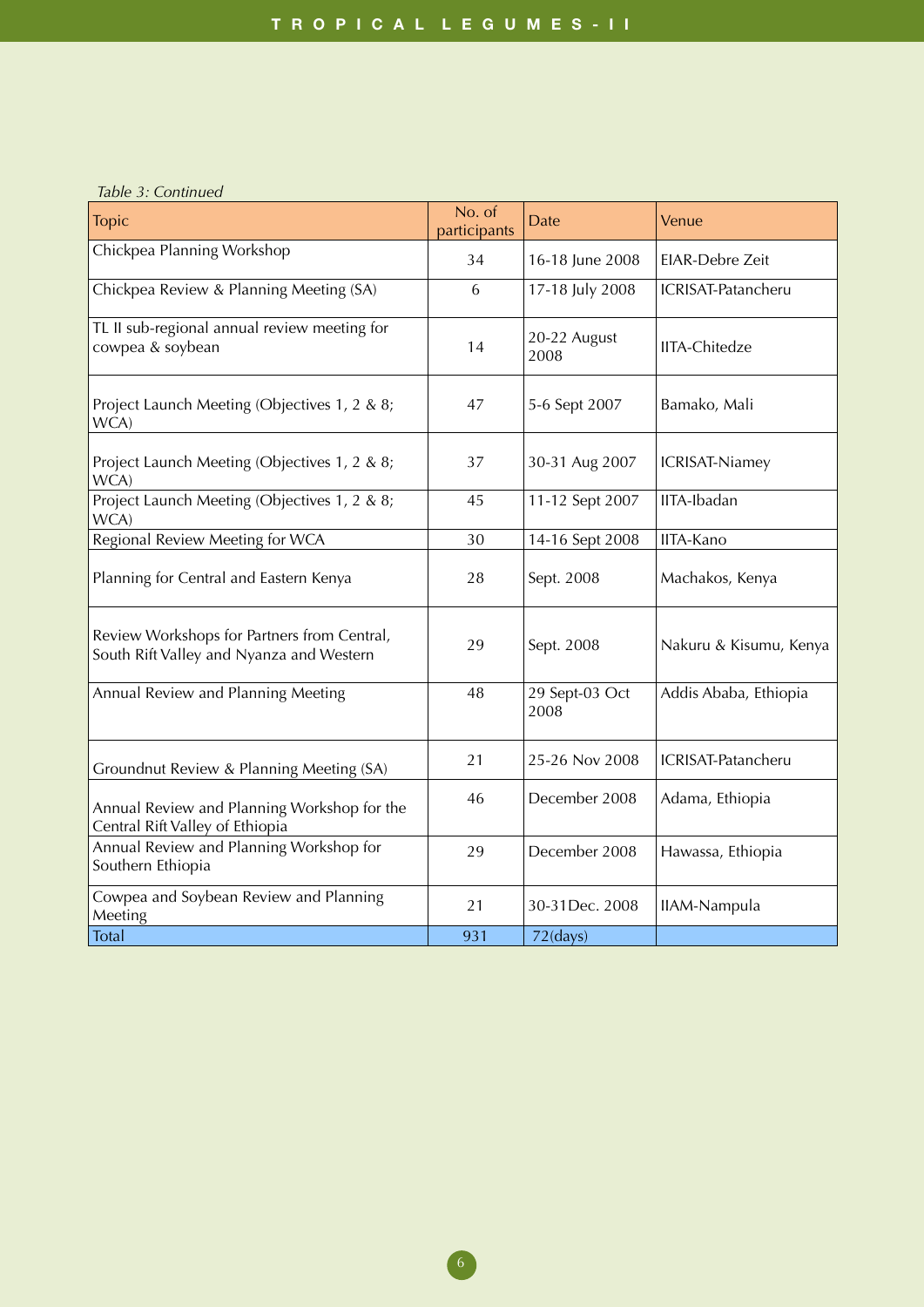#### Table 4: TL II workshops planned for 2009

| <b>Topic</b>                                                        | Tentative date | Venue                     | <b>Duration</b><br>(days) |
|---------------------------------------------------------------------|----------------|---------------------------|---------------------------|
| TL II Year 2 Work Planning Meeting (Soybean,<br>TSBF)               | 29-30 Jan      | Nairobi                   | $\overline{2}$            |
| Joint TL II-PABRA Workshop on Drought<br>Tolerance                  | 9-12 Feb       | Lilongwe                  | $\overline{4}$            |
| Groundnut and Cowpea Review and Planning<br>Workshop (WCA)          | March          | Bamako                    | 2                         |
| Groundnut and Cowpea Review & Planning<br>Workshop (WCA)            | March          | Niamey                    | $\overline{2}$            |
| Groundnut, Cowpea and Soybean Review and<br>Planning Workshop (WCA) | March          | Kano                      | $\overline{2}$            |
| Groundnut and Pigeonpea Review and<br>Planning Workshop (SA)        | $7-8$ May      | <b>ICRISAT-Patancheru</b> | $\overline{2}$            |
| Seed Systems Review & Planning Workshop<br>(ESA)                    | $7-8$ May      | Morogoro, Tanzania        | $\overline{2}$            |
| Joint Bean & Chickpea Review and Planning<br>Workshop (Ethiopia)    | 20-22 May      | Adama or Debre Zeit       | 3                         |
| The Under Fives Nutritional Assessment -<br>Feedback Workshop       | May/June       | Western Kenya             | 1                         |
| Groundnut Stakeholders Workshop (Exporters)                         | 1-2 July       | Naliendele, Mtwara        | 2                         |
| Pigeonpea Stakeholders Workshop (ESA)                               | 15-17 July     | Babati, Tanzania          | 3                         |
| Chickpea Stakeholders Workshop                                      | 28-29 July     | Shinyanga, Tanzania       | $\overline{2}$            |
| Cowpea Seed Producers and Traders Joint<br>Workshop                 | $31 -$ Jul     | Iringa, Tanzania          | 1                         |
| Chickpea Review and Planning Workshop (SA)                          | Jul/Aug        | ICRISAT-Patancheru        | $\overline{2}$            |
| Soybean and Cowpea Review & Planning<br>Workshop (ESA)              | 19-21 May      | Nampula,<br>Mozambique    | 3                         |
| Seed Systems Workshop                                               | 14-18 Sept     | Bamako                    | 5                         |
| Annual Review and Planning Meeting                                  | 16-20 Nov      | Bamako                    | 5                         |